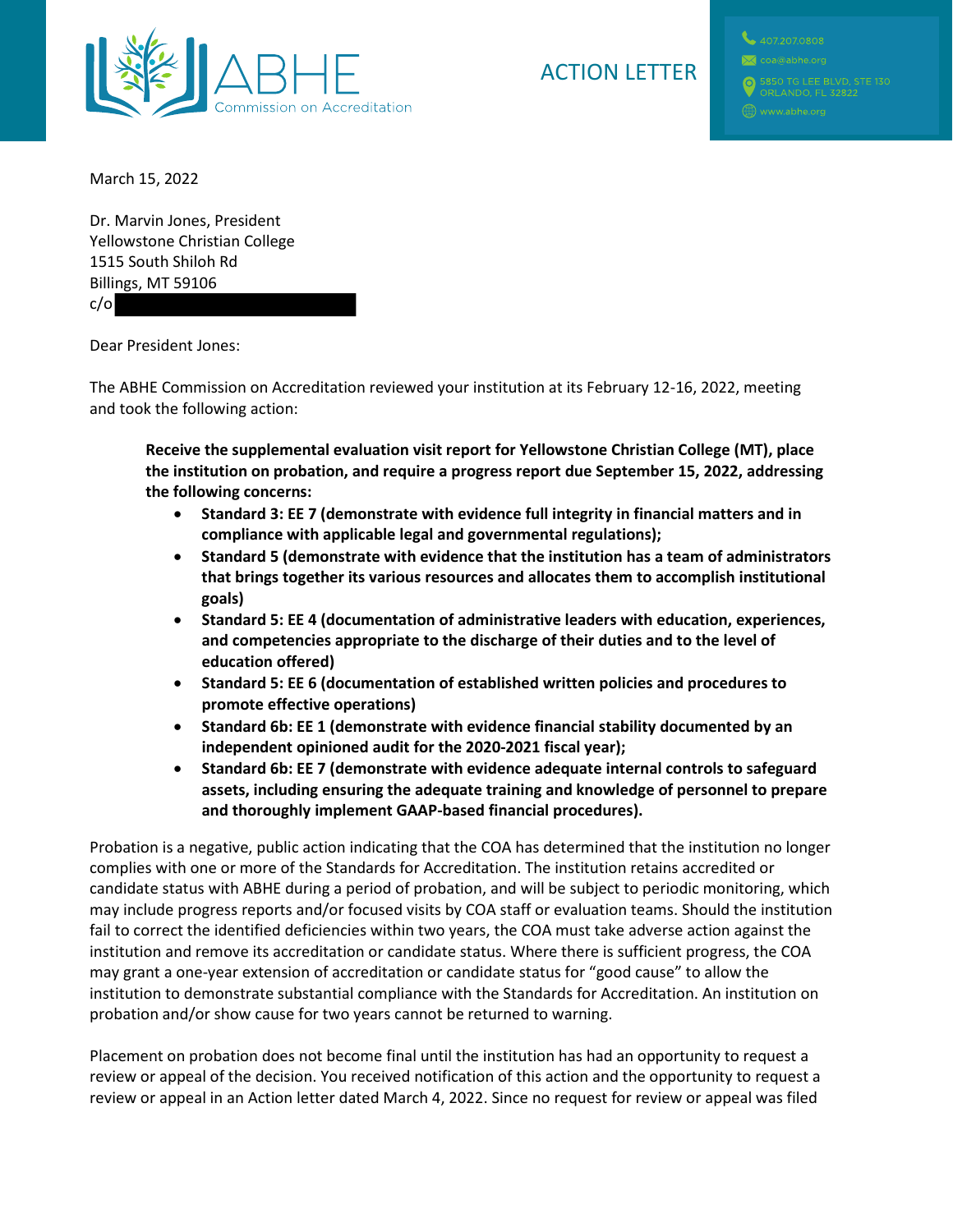during the 10-day allotted time, **the decision of the ABHE Commission on Accreditation is final, effective today, March 15, 2022.**

**Within 7 days of receipt of this letter**, the institution must publish notice of the action as stated below to its website.

*The ABHE Commission on Accreditation has placed Yellowstone Christian College on probation for failure to comply with the following accreditation standards:*

- *Standard 3: EE 7 (demonstrate with evidence full integrity in financial matters and in compliance with applicable legal and governmental regulations);*
- *Standard 5 (demonstrate with evidence that the institution has a team of administrators that brings together its various resources and allocates them to accomplish institutional goals)*
- *Standard 5: EE 4 (documentation of administrative leaders with education, experiences, and competencies appropriate to the discharge of their duties and to the level of education offered)*
- *Standard 5: EE 6 (documentation of established written policies and procedures to promote effective operations)*
- *Standard 6b: EE 1 (demonstrate with evidence financial stability documented by an independent opinioned audit for the 2020-2021 fiscal year);*
- *Standard 6b: EE 7 (demonstrate with evidence adequate internal controls to safeguard assets, including ensuring the adequate training and knowledge of personnel to prepare and thoroughly implement GAAP-based financial procedures).*

*The institution retains accredited status with ABHE during this period of probation and will be subject to periodic monitoring, which may include progress reports and/or focused visits by Commission on Accreditation staff or evaluation teams. Should the institution fail to correct the identified deficiencies within two years, the Commission on Accreditation must take adverse action against the institution and remove its accreditation status. Where there is sufficient progress, the Commission on Accreditation may grant a one-year extension of accreditation for "good cause" to allow the institution to demonstrate substantial compliance with the Standards for Accreditation.*

ABHE provides notification of the action to the United States Department of Education, state and provincial postsecondary education offices, and recognized accrediting agencies at the same time as notification is provided to the institution. Within 24 hours of this notification, the action and the reasons for the action will be posted to the ABHE website and appear on the Accreditation Fact Sheet in the institution's directory listing at [www.abhe.org/directory.](http://www.abhe.org/directory) A link to this action letter will also be available on the ABHE website.

The institution is required to provide a teach-out plan for Commission on Accreditation review **within 60 days of receipt of this letter**. Please see the ABHE Policy on Teach-Out Plans for requirements.

In addition to the report indicated above **due September 15, 2022**, the institution will be expected to send representatives to meet with the COA at the **February 2023** meeting to respond to questions and provide clarifications regarding further progress in addressing the concerns. At that time, the COA will act to remove probation, continue probation, or impose another sanction, depending on the progress made in strengthening compliance with ABHE Standards 3, 5, 6b.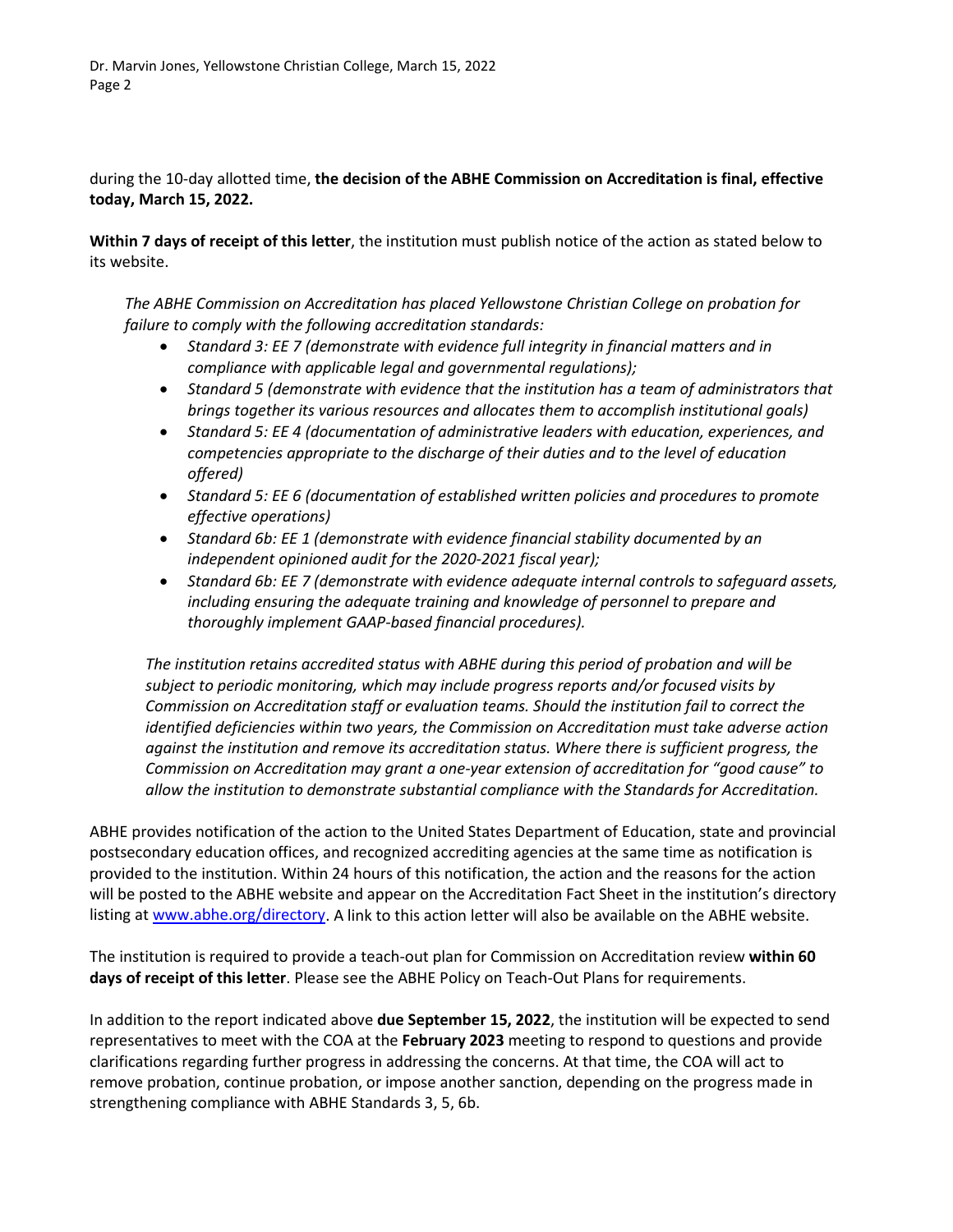The institution is reminded to consult the **Policy on Substantive Change** (see COA Manual at https://www.abhe.org/accreditation/accreditation-documents/) to identify institutional changes requiring a Substantive Change Proposal. The Policy includes specific requirements for institutions that currently are or have been on warning, probation, or show cause in the last three academic years.

Please do not hesitate to contact me or Dr. Wood with any questions that arise regarding this communication. May God bless your continued engagement in biblical higher education!

Sincerely,

 $\overline{a}$ Lisa L. Beatty, Ph.D.

Executive Director, Commission on Accreditation

cc: Mr. Ryan Cooper, Board Chair, c/o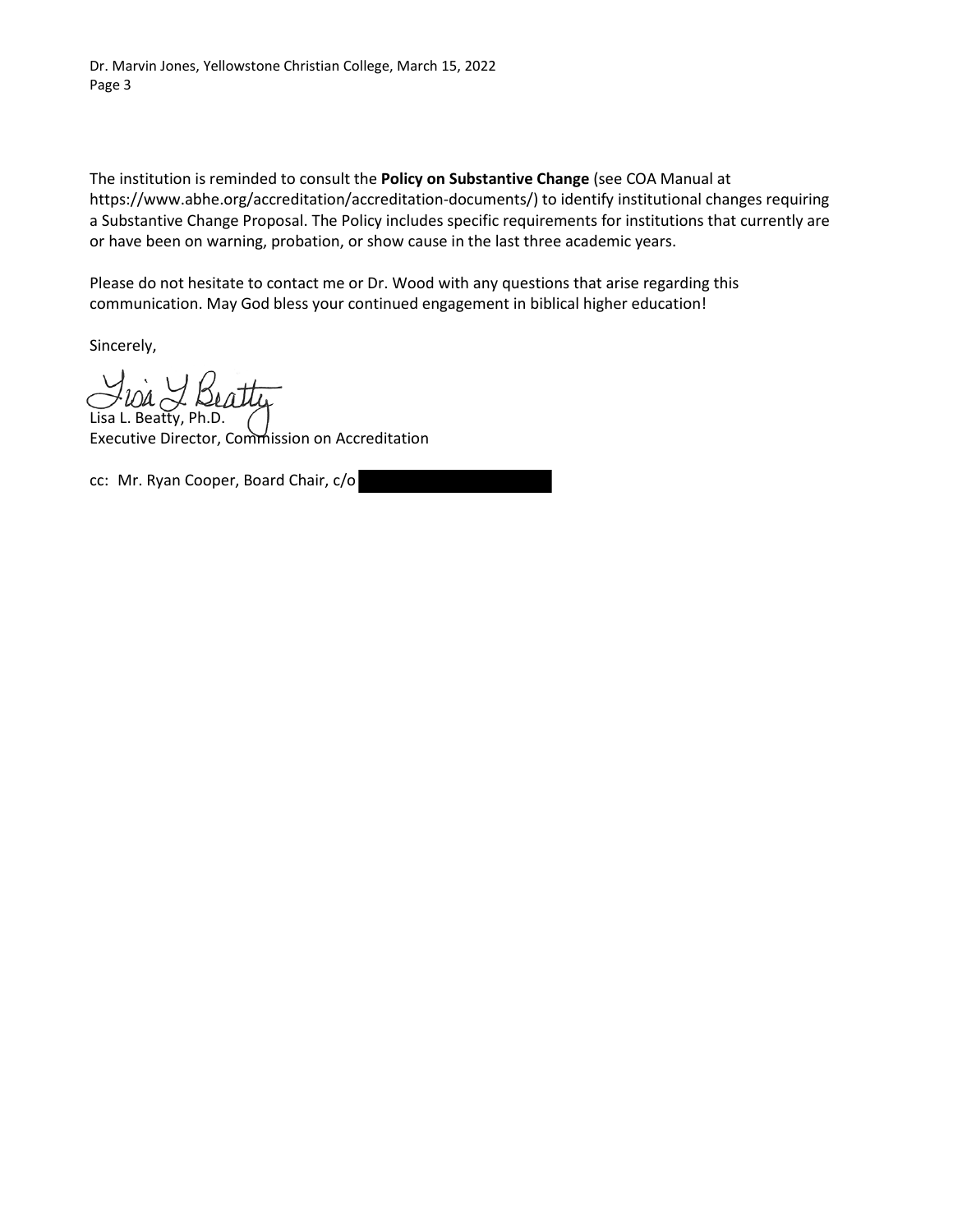# **Policy and Procedures for Reviews and Appeals**

In the interest of providing appropriate and fair procedures for the review or appeal of decisions to deny or terminate an accreditation status, the Commission on Accreditation (COA) establishes the following policies and procedures.

## **Introduction**

An institution/program has the right to request a review or to appeal the decisions of the COA and receive an impartial response in a timely fashion. Normally this process begins with a request for a COA review of a decision. Alternatively, an institution or program may petition directly to an appeal panel. In either case, documentation must meet the requirements of this policy including filing deadlines. Pending the outcome of all reviews and appeals, the institution will continue in the accreditation status enjoyed prior to the appeal action.

A "review" is a re-examination of the decision by the COA. An "appeal" is a review of the COA's decision by a panel of prior Commissioners and/or experienced evaluators who were not involved in the original COA decision.

## **Actions That May be Reviewed or Appealed**

- 1. Denial or termination of candidate status,
- 2. Placement on probation,
- 3. Issuance of an order to show cause why status should be continued, or
- 4. Denial or termination of accredited status.

## **Grounds**

A request for review or appeal of a COA decision must be based upon at least one of the following grounds:

That the action of the COA is believed to be

- 1. Based upon a misunderstanding or misinterpretation of the documentation submitted or testimony presented.
- 2. A failure of the COA to follow its own policies and procedures.
- 3. A misinterpretation or inconsistent application of ABHE Standards or policies by the COA.
- 4. Influenced by (a) person(s) with a significant conflict of interest not known prior to the COA action.
- 5. No longer warranted because new financial Information is available that may influence the decision.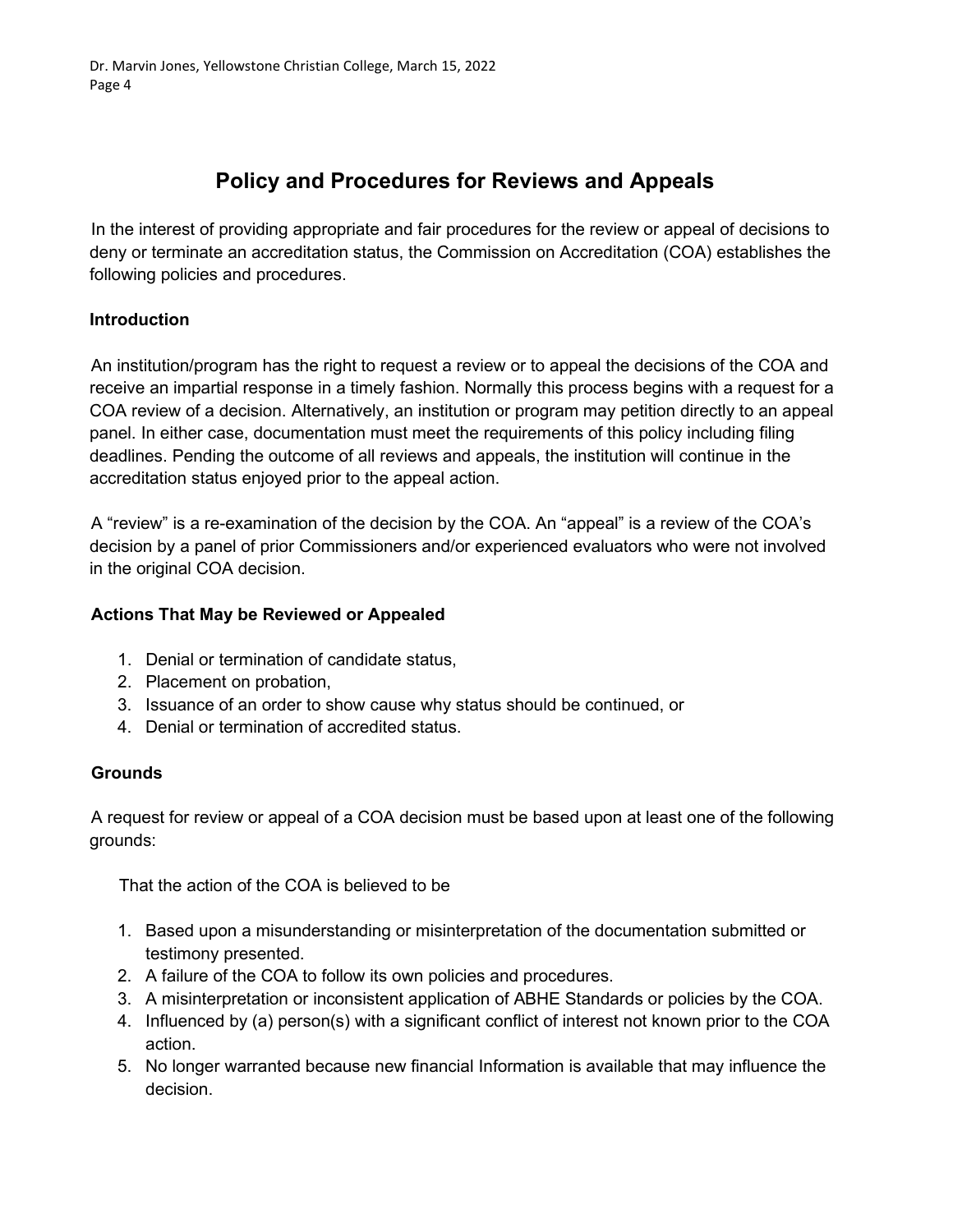With the exception of finances (see ground #5), an institution may not base requests for reviews or appeals on developments that occur following the meeting of the COA in which adverse action is taken. In certain cases, the COA's decision may have been based solely upon the failure of an institution or program to meet a standard or criterion pertaining to finances. In such instances, before a final adverse action is taken, an institution will be permitted an opportunity to provide the COA current financial information where the previously unavailable financial information may have had a material bearing on the institution's capacity to comply with the financial standard or criterion. An institution may not, however, file a separate appeal on the grounds that the COA failed to give adequate weight to the newly introduced financial information.

### **COA Review: Finances**

The institution requesting a review will include a non-refundable \$500.00 filing fee. The institution will pay the following fees plus any additional expenses incurred by the process.

| <b>Description</b>                         | Non-refundable Fee |
|--------------------------------------------|--------------------|
| Filing fee                                 | \$500.00           |
| Review requiring a face-to-face<br>meeting | \$3,000.00         |
| Review requiring a focused team visit      | \$2,500.00         |

Note: The fees are cumulative. If a face-to-face meeting is required, the total is \$3,500: the \$500 filing fee plus the \$3,000 face-to-face meeting fee. If the COA requires a focused team visit as part of resolving the request, the fee total will be \$6,000 (\$500 filing fee + \$3,000 face-to-face meeting fee + \$2,500 focused visit fee). **The institution will pay the travel and hosting costs for a faceto-face meeting and/or a visiting team in addition to the fees above.**

#### **COA Review: Procedures**

- 1. A written request for a review of an action taken by the COA must be made by the institution's chief executive officer or board chair and be postmarked or filed electronically within ten (10) calendar days of the date of the official letter conveying the COA's action. The written notice of intent must include (1) a request for the COA to reconsider the action (2) indication as to whether the institution desires a teleconference review or a face-to-face review, (3) if a teleconference review is requested, indication as to whether the institution desires to make oral presentation or waives participation in the teleconference, (4) the grounds upon which the request is being made, and  $(5)$  a check for the appropriate fee(s), postmarked within 24 hours of submission of the request for a review.
- 2. Documentation to support the review must be received in the ABHE office within twenty (20) calendar days of the notification of intent to initiate a review.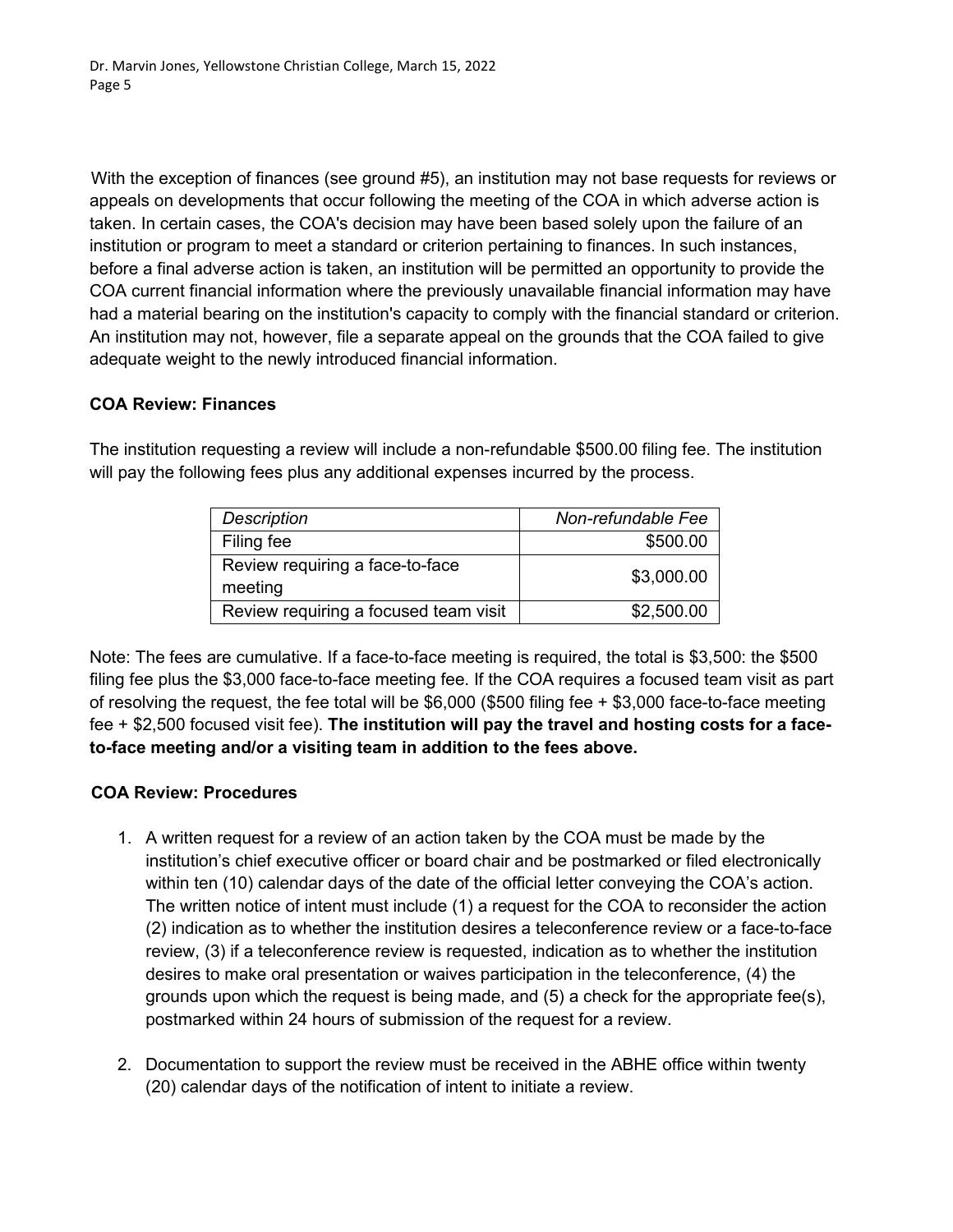- 3. The COA Executive Director or Director's representative will confirm receipt of the request and inform the COA of the request within fifteen (15) calendar days of the receipt of the written request. The Executive Director or Director's representative will poll Commissioners for available dates, allowing thirty (30) days lead time for document submission and review.
- 4. COA Review. To review its decision, a quorum (half or more) of the COA members is required*.* The COA will meet within thirty (30) days (or as quickly thereafter that a quorum can be established) of receipt of documentation from the COA office. This meeting will be via telecommunications, unless the institution requests a face-to-face review, which would be held at the ABHE Office. The COA will consider the grounds for review and the documentation in support of the institution's request. It will then take one of the following actions:
	- a. Uphold the original decision,
	- b. Request a focused team visit and consider the resultant focused visit report no later than its next regularly scheduled meeting, or
	- c. Make a new decision based upon the evidence submitted.

In the case of a face-to-face review, the institution may be advised and represented by whomsoever it may choose. The COA office is to be informed in advance of who will be representing the institution. The COA Chair will preside and may limit the testimony of witnesses. If the COA Chair is unavailable, the Vice Chair or next senior Commissioner will preside. Unless otherwise ordered by the COA, a review will last not more than two hours.

- 5. The COA will provide written notification to the institution of its decision, including the rationale for the decision, within thirty (30) days of the review meeting.
- 6. If the institution is not satisfied with the decision of the COA review, it has the option to file a request for an Appeal Panel to evaluate the decision. Such request must be received within ten (10) calendar days of notification of the COA's review decision.

#### **Appeal: Finances**

The institution requesting an appeal will include a non-refundable \$500.00 filing fee. The institution will pay the following fees plus any additional expenses incurred by the process.

| <b>Description</b>                      | Non-refundable Fee |
|-----------------------------------------|--------------------|
| Filing fee                              | \$500.00           |
| Appeal requiring a face-to-face meeting | \$3,000.00         |
| Appeal requiring a focused team visit   | \$2,500.00         |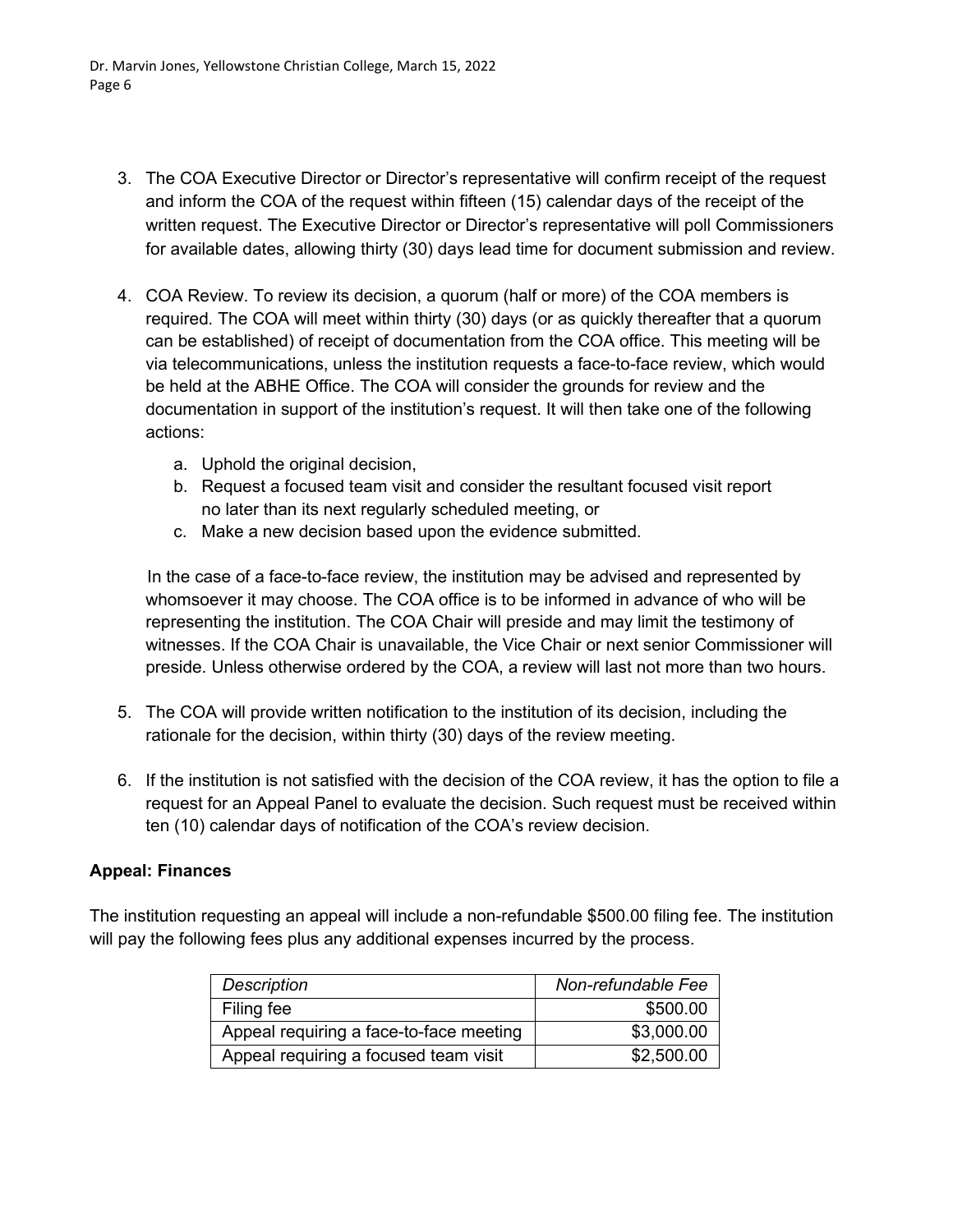Note: The fees are cumulative. If a face-to-face meeting is required, the total is \$3,500: the \$500 filing fee plus the \$3,000 face-to-face meeting fee. If the COA requires a focused team visit as part of resolving the appeal, the fee total will be \$6,000 (\$500 filing fee + \$3,000 face-to-face meeting fee + \$2,500 focused visit fee). **The institution will pay the travel and hosting costs for a faceto-face meeting and/or a focused team visit in addition to the fees above.**

### **Appeal: Procedures**

- 1. If an institution elects to appeal the COA's original and/or review decision, a written request for reconsideration of the decision must be made by the institution's chief executive officer or board chair and be postmarked or filed electronically within ten (10) calendar days of the date of the official letter conveying the COA's action or the subsequent notification of the COA's decision following a review. The written notice of intent must include (1) a request to appeal the COA's most recent decision (2) indication as to whether the institution desires a teleconference appeal or a face-to-face appeal, (3) if a teleconference appeal is requested, indication as to whether the institution desires to make oral presentation or waives participation in the teleconference, (4) the grounds upon which the appeal is being made, and (5) a check for the appropriate fee(s), postmarked within 24 hours of submission of the request for an appeal.
- 2. Documentation to support the appeal must be received in the ABHE office within twenty (20) calendar days of the notification of intent to appeal a decision.
- 3. The COA Executive Director or Director's representative will confirm receipt of the request and inform the COA Chair of the request within fifteen (15) calendar days of the receipt of the written request. The Executive Director or Director's representative will poll members of the appeal panel pool for available dates, allowing thirty (30) days lead time for document submission and review.
- 4. The COA Executive Director, in cooperation with the COA Chair, will select an Appeal Panel of five (5) persons to consider the appeal, and appoint an Appeal Panel Chair from among the selected members. (See "Appeal Panel" below concerning the pool of potential members of this body.)
- 5. The Appeal Panel will meet within thirty (30) days (or as quickly thereafter that Appeal Panel scheduling permits) of having received documentation and its charge from the COA Executive Director. This meeting will be via telecommunications unless the institution requests a face-to-face meeting. The COA Executive Director will serve the Appeal Panel in a non-voting, advisory role.
- 6. In the case of a face-to-face appeal, the COA Executive Director or Director's representative will inform all parties concerned of the time, date, and place of the meeting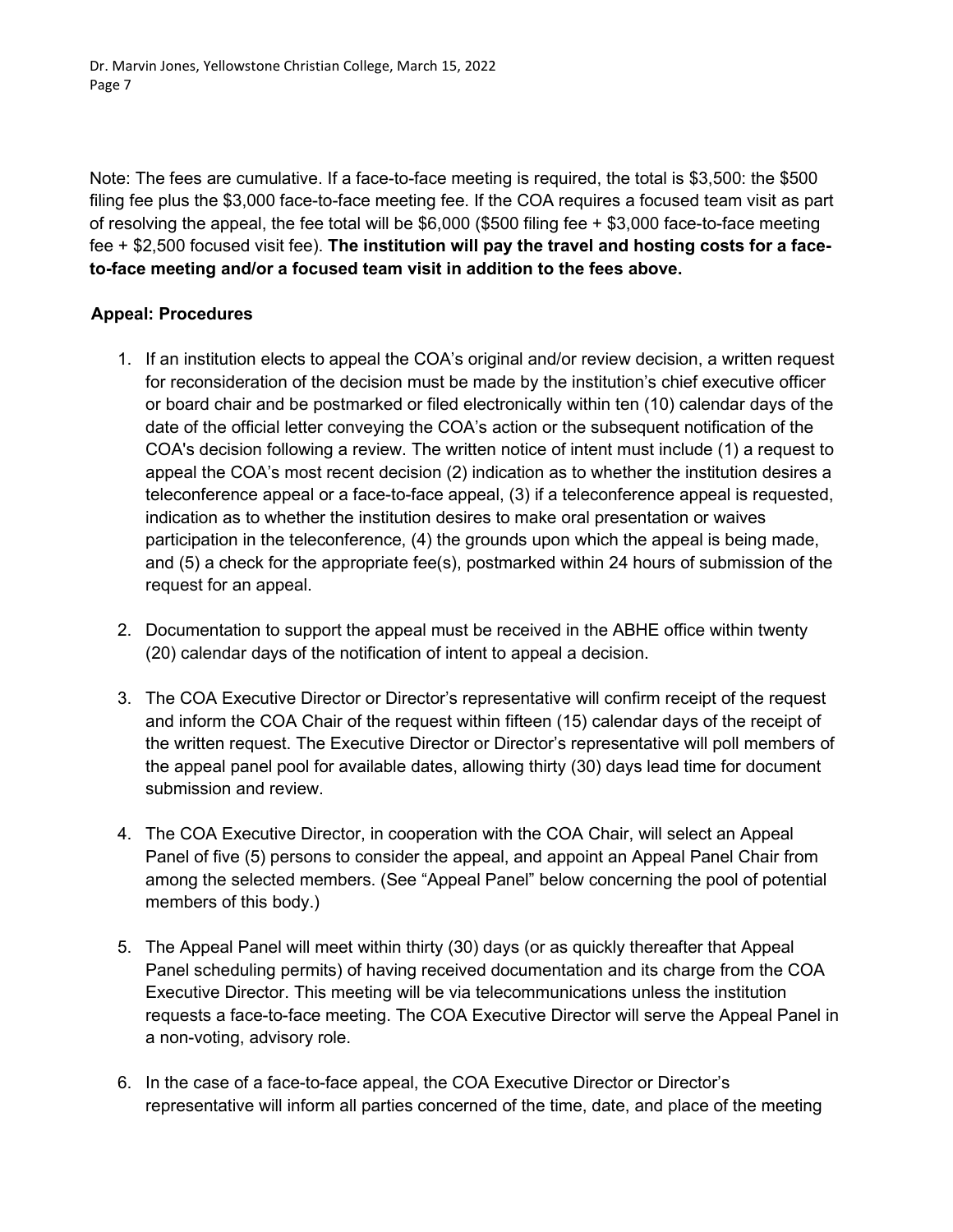at least thirty (30) days in advance. This communication will be in writing to the institution's president and board chair. The institution may be advised and represented by whomever it may choose. The Appeal Panel Chair will preside and may limit the testimony of witnesses. Unless otherwise ordered by the Appeal Panel, a face-to-face appeal will last no more than one day.

- 7. The appealing institution has the right to appear before the Appeal Panel to present its case. Its appearance can be via telecommunications or, in the case of a face-to-face meeting, in person at the ABHE Office. The institution has the right to be represented by whomsoever it wishes, including legal counsel. The COA office is to be informed in advance of who will be representing the institution.
- 8. The Appeal Panel will consider the grounds for the appeal, the documentation in support of the institution's allegations, the procedures followed by the COA, the team report(s), the staff visit report(s), and/or the action of the COA. In its consideration of this information, the COA Executive Director will direct the Appeal Panel not to consider any institutional efforts to comply with Standards that were subsequent to the COA's original action. The Appeal Panel will have the authority necessary to affirm, amend, or remand the COA's adverse decision with respect to an institution or program. Upon the completion of its deliberations, it will take one of the following actions:
	- a. Uphold the COA's decision,
	- b. Direct that a focused visit be granted and a report be submitted for consideration by the Appeal Panel, or
	- c. Remand the decision back to the COA, accompanied by an explanation concerning the basis for a decision that differs from that of the original COA decision. The COA must subsequently act in a manner consistent with the Appeal Panel's decision or instructions for the final action in this case.
- 9. The Appeal Panel, through the COA Executive Director will notify the institution of its decision, including the rationale for the decision, in writing within thirty (30) days of the special meeting. A report will be provided to the COA Chair and will detail the final judgment and the rationale for the decision. The decision of the Appeal Panel will be final. All final decisions will be disseminated as required by the ABHE Policy on Communication of Accreditation Decisions.

# **Appeal Panel**

This special-purpose panel will consist of four persons selected from a pool of qualified personnel from accredited institutions or former Commissioners who are not current members of either the Association's Board of Directors or the COA and who were not members of the evaluation team that visited the institution in question. The Appeal Panel will include representation from qualified